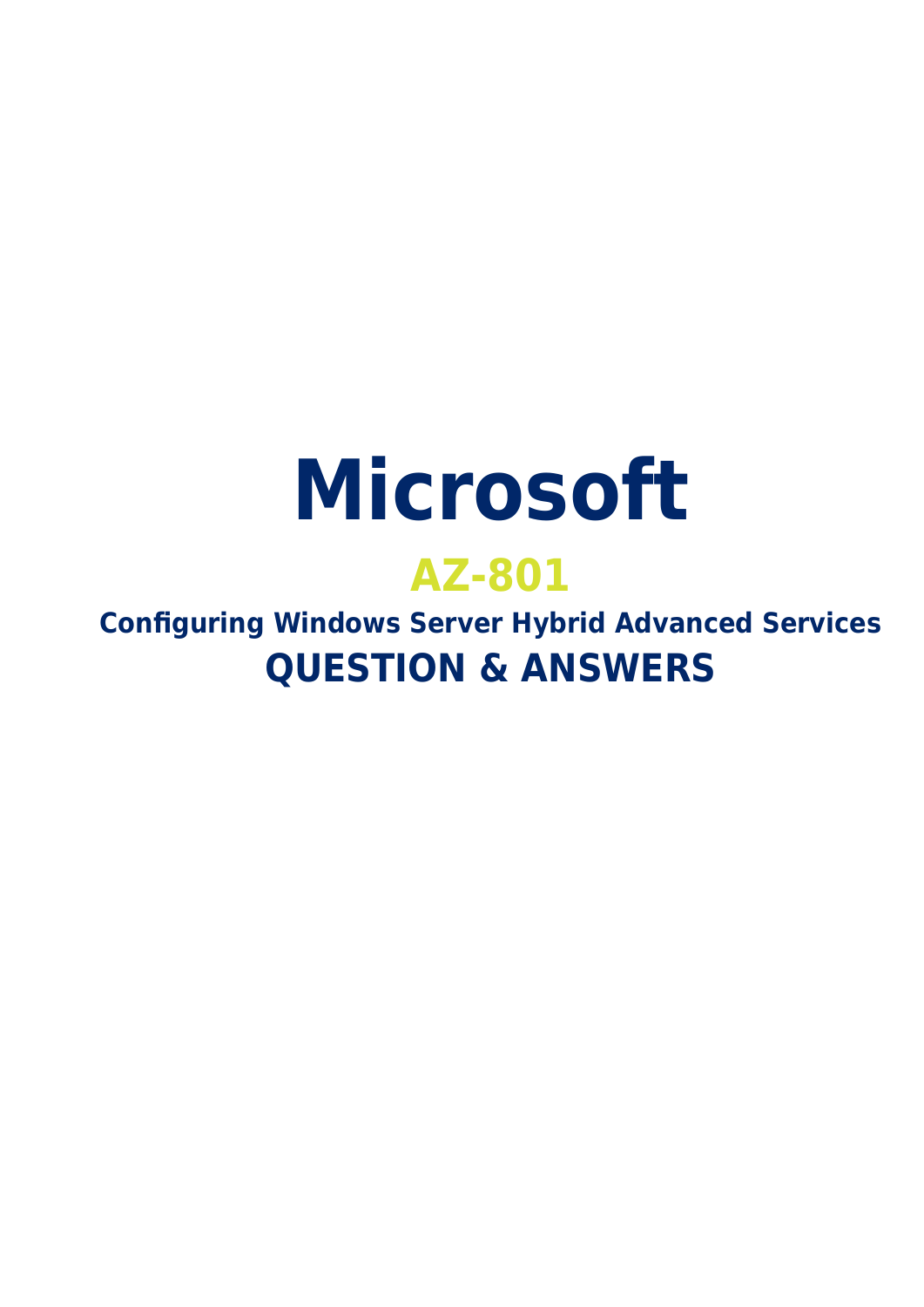# **QUESTION 1**

HOTSPOT

You have a Hyper-V failover cluster named Cluster1 at a main datacenter. Cluster1 contains two nodes that

have the Hyper-V server role installed. Cluster1 hosts 10 highly available virtual machines.

You have a cluster named Cluster2 in a disaster recovery site. Cluster2 contains two nodes that have the

Hyper-V server role installed.

You plan to use Hyper-V Replica to replicate the virtual machines from Cluster1 to Cluster2.

What should you do? To answer, select the appropriate options in the answer area.

NOTE: Each correct selection is worth one point.

Hot Area:

## **Answer Area**

| Cluster role to create on Cluster2: |                                           |
|-------------------------------------|-------------------------------------------|
|                                     | Distributed Transaction Coordinator (DTC) |
|                                     | <b>Generic Script</b>                     |
|                                     | Hyper-V Replica Broker                    |
|                                     | Virtual machine                           |
| Replication target name to specify: |                                           |
|                                     | Cluster <sub>2</sub>                      |
|                                     | The name of a node on Cluster2            |
|                                     | The name of each virtual machine          |
|                                     | The name of the Hyper-V Replica Broker    |

**Correct Answer:**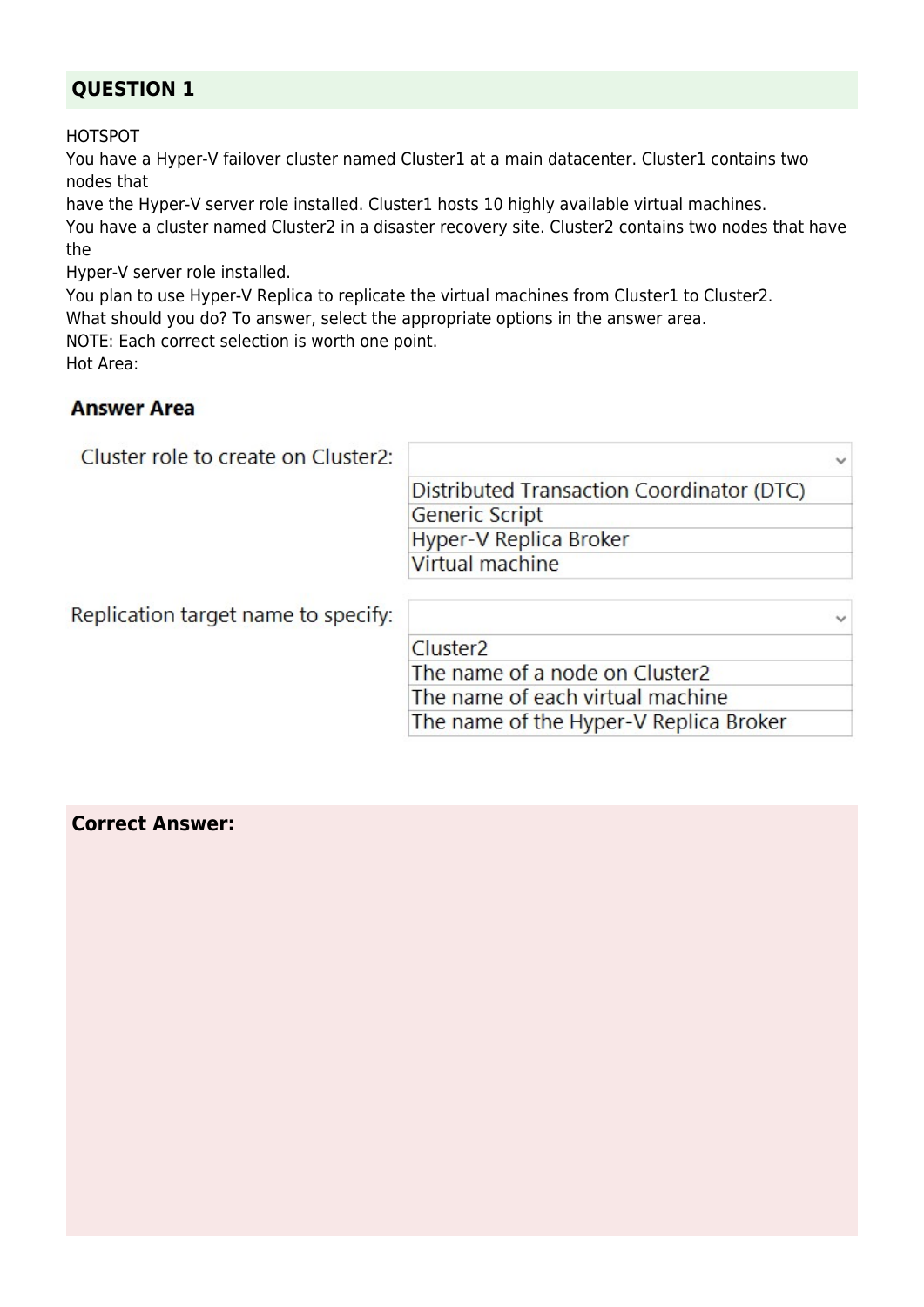#### **Answer Area**

| Cluster role to create on Cluster2: |                                           |  |
|-------------------------------------|-------------------------------------------|--|
|                                     | Distributed Transaction Coordinator (DTC) |  |
|                                     | Generic Script                            |  |
|                                     | Hyper-V Replica Broker                    |  |
|                                     | Virtual machine                           |  |
|                                     |                                           |  |
| Replication target name to specify: |                                           |  |
|                                     | Cluster <sub>2</sub>                      |  |
|                                     | The name of a node on Cluster2            |  |
|                                     | The name of each virtual machine          |  |
|                                     | The name of the Hyper-V Replica Broker    |  |

# **Explanation/Reference:**

Reference: https://docs.microsoft.com/en-us/virtualization/community/team-blog/2012/20120327 why-is-the-hyper-vreplica-broker-required

# **QUESTION 2**

You have two file servers named Server1 and Server2 that run Windows Server. Server1 contains a shared

folder named Data. Data contains 10 TB of data.

You plan to decommission Server1.

You need to migrate the files from Data to a new shared folder on Server2. The solution must meet the

following requirements:

Ensure that share, file, and folder permissions are copied.

After the initial copy occurs, ensure that changes in \\Server1\Data can be synced to the destination without

initiating a full copy.

Minimize administrative effort. What should you use?

A. xcopy

B. Storage Replica

- C. Storage Migration Service
- D. azcopy

#### **Correct Answer: C**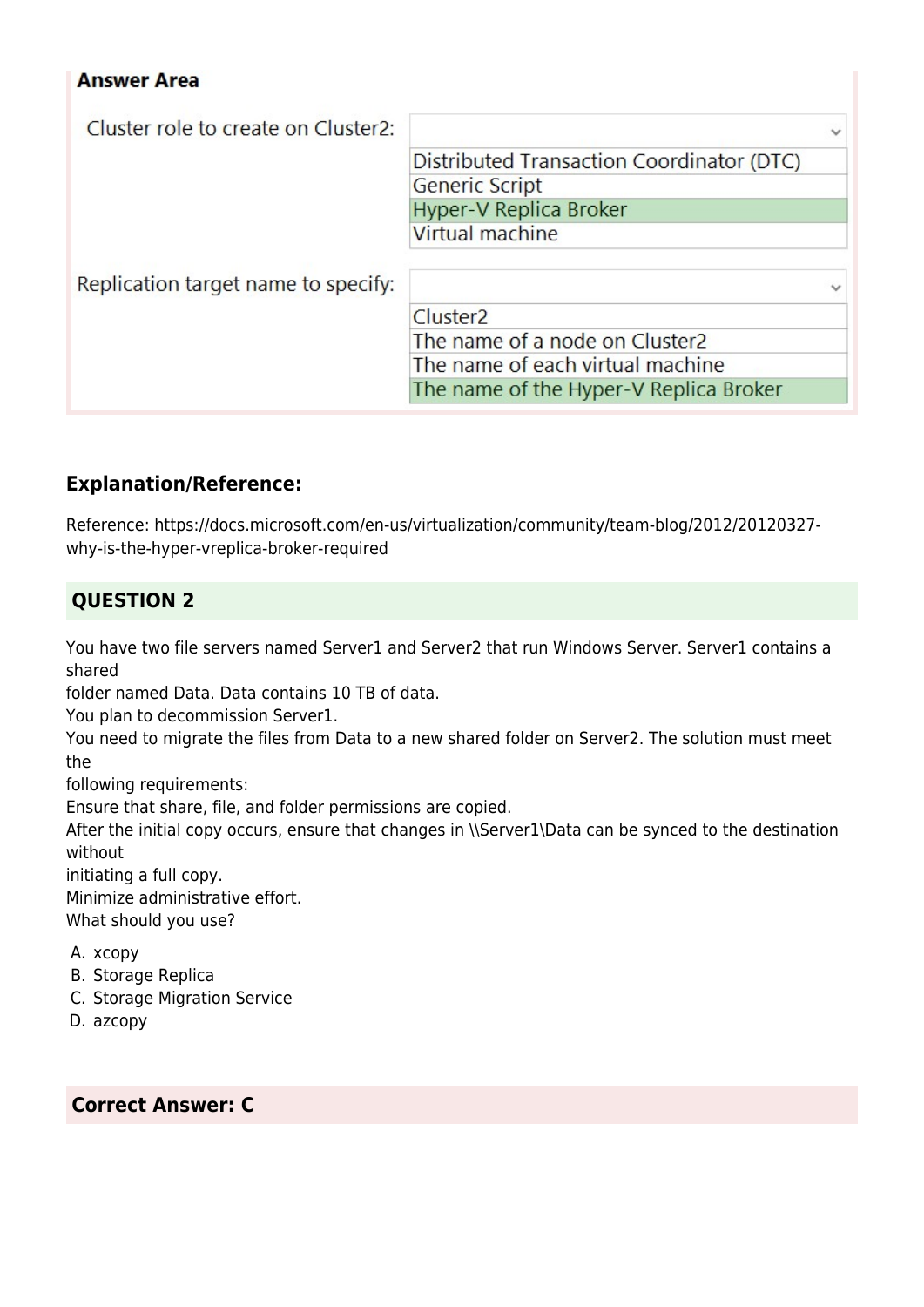# **Explanation/Reference:**

Reference: https://docs.microsoft.com/en-us/windows-server/storage/storage-migrationservice/overview#why-use-storagemigration-service

# **QUESTION 3**

You are planning the data share migration to support the on-premises migration plan. What should you use to perform the migration?

- A. Storage Migration Service
- B. Microsoft File Server Migration Toolkit
- C. File Server Resource Manager (FSRM)
- D. Windows Server Migration Tools

## **Correct Answer: A**

# **Explanation/Reference:**

Reference:

https://docs.microsoft.com/en-us/windows-server/storage/storage-migration-service/migrate-data

# **QUESTION 4**

You have a server named Server1 that runs Windows Server and has the Hyper-V server role installed. You

have a Hyper-V failover cluster named Cluster1. All servers are members of the same domain. You need to ensure that you use Hyper-V Replica with Kerberos authentication on the default port to replicate

virtual machines from Cluster1 to Server1.

What should you do on Server1?

- A. Add primary servers to the Hyper-V Replica Broker configuration
- B. From Hyper-V Settings, select Enable incoming and outgoing live migrations
- C. From Windows Defender Firewall with Advanced Security, enable the Hyper-V Replica HTTPS Listener (TCP-In) rule
- D. From Windows Defender Firewall with Advanced Security, enable the Hyper-V Replica HTTP Listener (TCP-In) rule.

## **Correct Answer: D**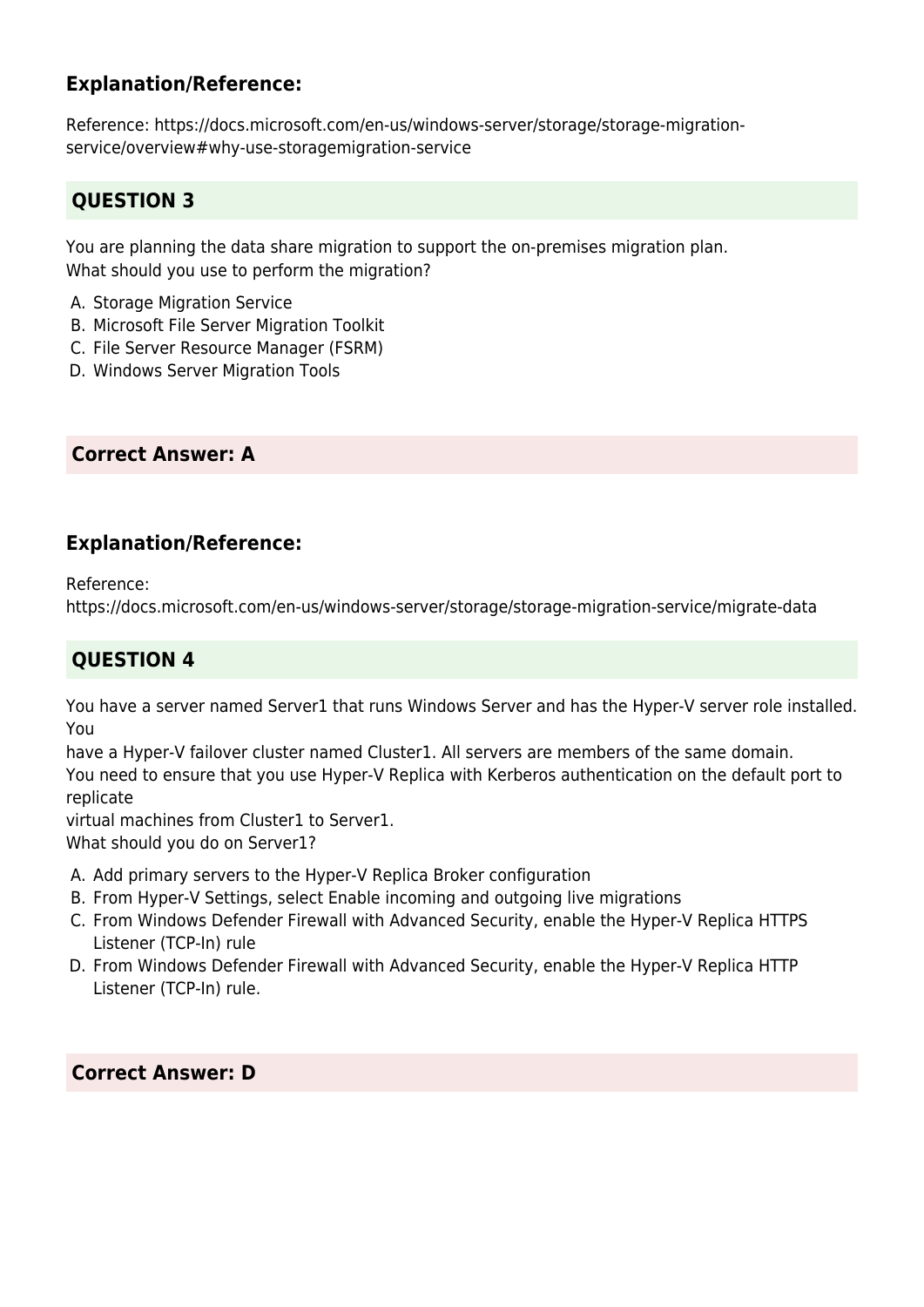# **QUESTION 5**

You have two servers named Server1 and Server2 that run Windows Server. Both servers have the Hyper-V

server role installed.

Server1 hosts three virtual machines named VM1, VM2, and VM3. The virtual machines replicate to Server2.

Server1 experiences a hardware failure.

You need to bring VM1, VM2, and VM3 back online as soon as possible.

From the Hyper-V Manager console on Server2, what should you run for each virtual machine?

- A. Start
- B. Move
- C. Unplanned Failover
- D. Planned Failover

#### **Correct Answer: C**

#### **Explanation/Reference:**

Reference:

https://docs.microsoft.com/en-us/windows-server/virtualization/hyper-v/manage/set-up-hyper-v-replica

## **QUESTION 6**

You need to back up Server 4 to meet the technical requirements. What should you do first?

- A. Deploy Microsoft Azure Backup Server (MABS).
- B. Configure Windows Server Backup.
- C. Install the Microsoft Azure Recovery Services (MARS) agent.
- D. Configure Storage Replica.

## **Correct Answer: C**

#### **Explanation/Reference:**

Reference: https://docs.microsoft.com/en-us/azure/backup/install-mars-agent

#### **QUESTION 7**

#### DRAG DROP Your network contains an Active Directory Domain Services (AD DS) domain.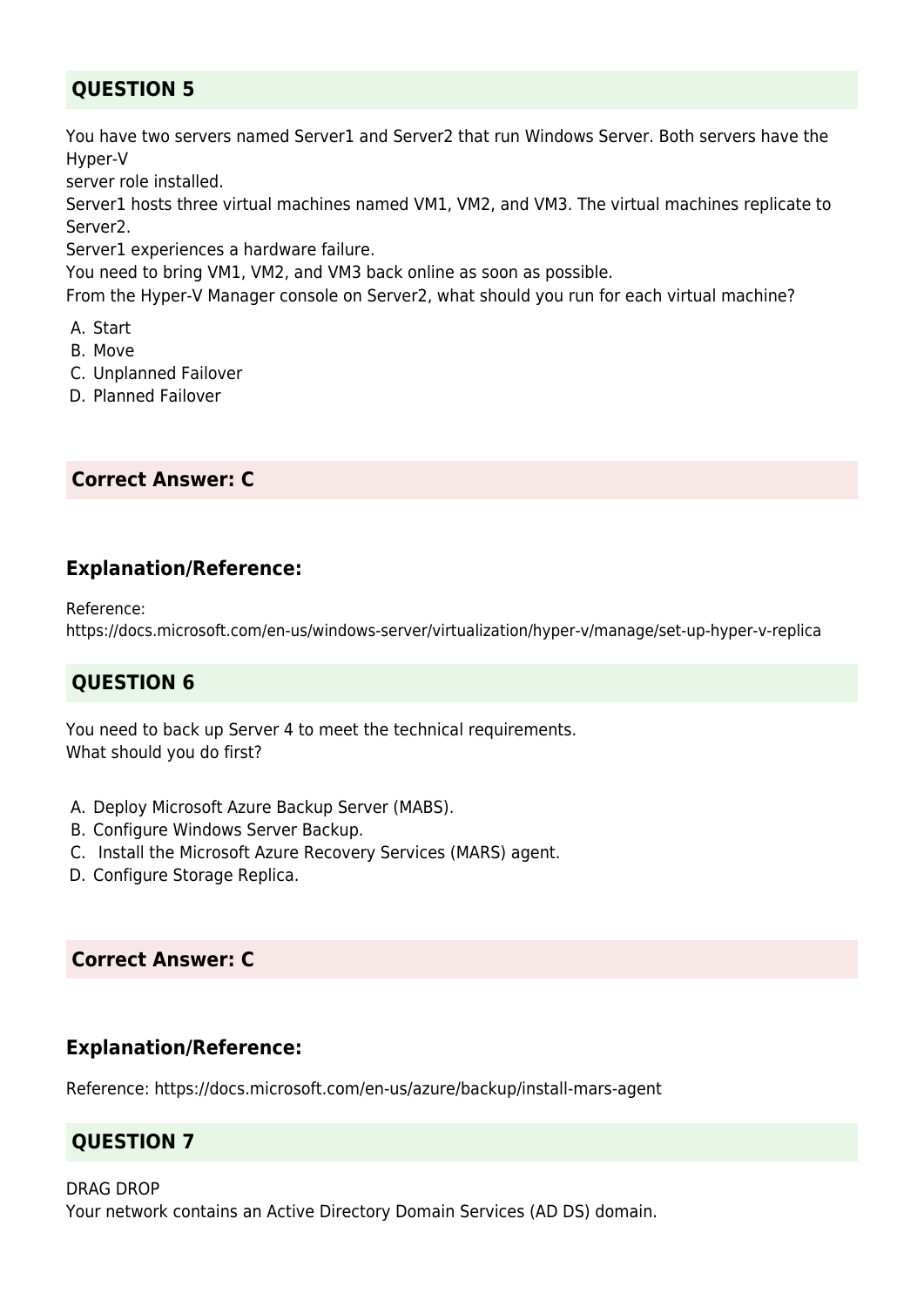You need to implement a solution that meets the following requirements:

Ensures that the members of the Domain Admins group are allowed to sign in only to domain controllers

Ensures that the lifetime of Kerberos Ticket Granting Ticket (TGT) for the members of the Domain Admins

group is limited to one hour

Which three actions should you perform in sequence? To answer, move the appropriate actions from the list of

actions to the answer area and arrange them in the correct order.

Select and Place:

| <b>Actions</b>                                                                                     | <b>Answer Area</b> |
|----------------------------------------------------------------------------------------------------|--------------------|
| Create a Dynamic Access Control central access policy.                                             |                    |
| Configure the Kerberos Policy settings for the Default Domain<br>Policy Group Policy Object (GPO). |                    |
| Create a Dynamic Access Control claim type.                                                        |                    |
| Create an authentication policy.                                                                   |                    |
| Assign the authentication policy silo to user and computer<br>accounts.                            |                    |
| Create an authentication policy silo.                                                              |                    |
|                                                                                                    |                    |

| <b>Correct Answer:</b>                                                                             |                                                                         |  |
|----------------------------------------------------------------------------------------------------|-------------------------------------------------------------------------|--|
| <b>Actions</b>                                                                                     | <b>Answer Area</b>                                                      |  |
| Create a Dynamic Access Control central access policy.                                             | Create an authentication policy.                                        |  |
| Configure the Kerberos Policy settings for the Default Domain<br>Policy Group Policy Object (GPO). | Create an authentication policy silo.                                   |  |
| Create a Dynamic Access Control claim type.                                                        | Assign the authentication policy silo to user and computer<br>accounts. |  |
| Create an authentication policy.                                                                   |                                                                         |  |
| Assign the authentication policy silo to user and computer<br>accounts.                            |                                                                         |  |
| Create an authentication policy silo.                                                              |                                                                         |  |
|                                                                                                    |                                                                         |  |

# **Explanation/Reference:**

Reference:

https://docs.microsoft.com/en-us/windows-server/identity/ad-ds/manage/how-to-configure-protectedaccounts

# **QUESTION 8**

You need to meet the technical requirements for Cluster3. What should you include in the solution?